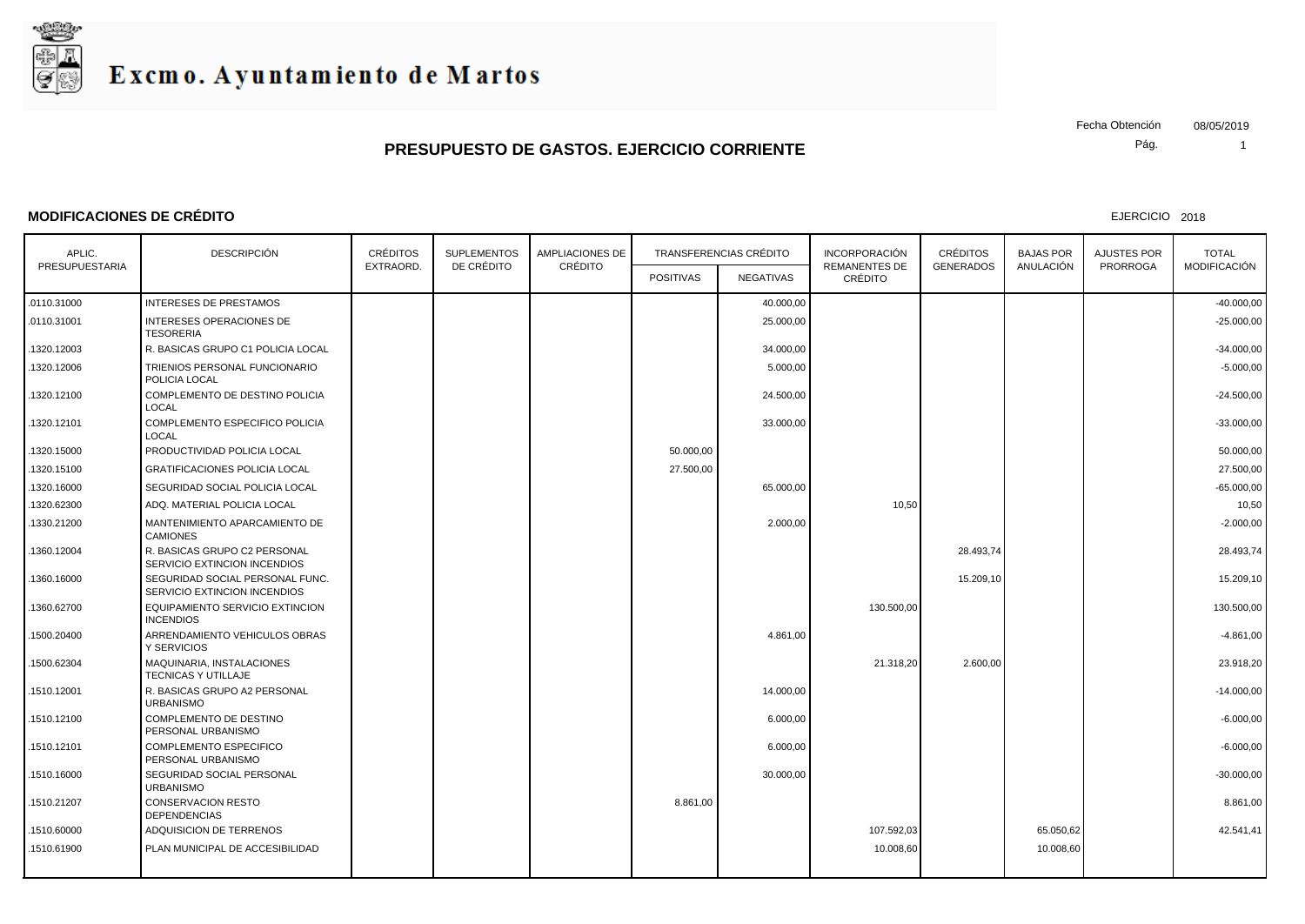

#### **MODIFICACIONES DE CRÉDITO**

EJERCICIO 2018

Pág. Fecha Obtención 08/05/2019

| <b>REMANENTES DE</b><br><b>POSITIVAS</b><br><b>NEGATIVAS</b><br>CRÉDITO<br>ADQ. EDIFICIOS Y OTRAS<br>70.000,00<br>41.093,73<br>3.000,00<br>.1510.68204<br><b>CONSTRUCCIONES</b><br>1522.22699<br>EJECUCION SUBSIDIARIA DE OBRAS<br>7.804,90<br>1532.21503<br>MANTENIMIENTO MOBILIARIO URBANO<br>2.000,00<br>ADQ.MOBILIARIO URBANO<br>20.737,98<br>1532.60900<br>ADQUISICION SEÑALES DE TRAFICO<br>3.216,68<br>1532.60901<br>PLAN MUNICIPAL DE ASFALTADO<br>250.000,00<br>30.000,00<br>.1532.61906<br>1532.61909<br>180.725,38<br>RED VIARIA Y OTROS<br>27.145,70<br>.1600.61901<br>ADECUACION SANEAMIENTO<br>117.478,13<br>99.500,00<br>1610.22799<br>CONTRATO ABAST., SANEAM. AGUA<br>(FCC AQUALIA S.A.)<br><b>MANTENIMIENTO EQUIPOS</b><br>1.024,75<br>.1621.21305<br>CONTENERIZACION SOTERRADOS<br>CONTRATO RECOGIDA DE RESIDUOS<br>182.500,00<br>.1621.22700<br><b>URBANOS (CESPA)</b><br>OBRAS CEMENTERIO Y NICHOS EN<br>2.750,97<br>.1640.62200<br><b>ANEJOS</b><br>DOTACION ALUMBRADO CIUDAD<br>10.473,08<br>1650.61910<br>152.522,81<br>1650.61912<br>PLAN OPTIMIZACION ENERGETICA<br>.1700.22699<br>DELEGACION DE MEDIO AMBIENTE<br>4.760,00<br>.1710.60902<br>CONSTRUCCION PARQUE CANINO<br>10.000,00<br>1710.61903<br>ADECUACION Y MEJORA PARQUES<br>20.000,00<br><b>INFANTILES Y ZONAS VERDES</b><br>13.254,16<br>SEGURIDAD SOCIAL DEL PERSONAL<br>115.000,00<br>3.251,20<br>.2110.16000<br>AYUDAS ACUERDO-CONVENIO<br>13.370,00<br>.2210.16204<br>PERSONAL FUNCIONARIO Y LABORAL<br>R. BASICAS GRUPO A1 BIENESTAR<br>16.900,00<br>.2310.12000<br><b>SOCIAL</b><br>COMPLEMENTO DE DESTINO<br>7.000,00<br>.2310.12100<br><b>BIENESTAR SOCIAL</b><br><b>COMPLEMENTO ESPECIFICO</b><br>6.000,00<br>.2310.12101<br><b>BIENESTAR SOCIAL</b><br>PERSONAL LABORAL INDEFINIDO<br>1.599,41<br>.2310.13100<br><b>BIENESTAR SOCIAL</b><br>PERSONAL CONTRATADO BIENESTAR<br>2310.14300<br>564,24<br>4.036,82<br><b>SOCIAL</b><br>SEGURIDAD SOCIAL PERSONAL<br>1.523,55<br>.2310.16000<br>53.000,00 | APLIC.         | <b>DESCRIPCIÓN</b>      | <b>CRÉDITOS</b> | <b>SUPLEMENTOS</b><br>DE CRÉDITO | <b>AMPLIACIONES DE</b><br>CRÉDITO | <b>TRANSFERENCIAS CRÉDITO</b> |  | <b>INCORPORACIÓN</b> | <b>CRÉDITOS</b>  | <b>BAJAS POR</b> | <b>AJUSTES POR</b> | <b>TOTAL</b>        |
|----------------------------------------------------------------------------------------------------------------------------------------------------------------------------------------------------------------------------------------------------------------------------------------------------------------------------------------------------------------------------------------------------------------------------------------------------------------------------------------------------------------------------------------------------------------------------------------------------------------------------------------------------------------------------------------------------------------------------------------------------------------------------------------------------------------------------------------------------------------------------------------------------------------------------------------------------------------------------------------------------------------------------------------------------------------------------------------------------------------------------------------------------------------------------------------------------------------------------------------------------------------------------------------------------------------------------------------------------------------------------------------------------------------------------------------------------------------------------------------------------------------------------------------------------------------------------------------------------------------------------------------------------------------------------------------------------------------------------------------------------------------------------------------------------------------------------------------------------------------------------------------------------------------------------------------------------------------------------------------------------|----------------|-------------------------|-----------------|----------------------------------|-----------------------------------|-------------------------------|--|----------------------|------------------|------------------|--------------------|---------------------|
|                                                                                                                                                                                                                                                                                                                                                                                                                                                                                                                                                                                                                                                                                                                                                                                                                                                                                                                                                                                                                                                                                                                                                                                                                                                                                                                                                                                                                                                                                                                                                                                                                                                                                                                                                                                                                                                                                                                                                                                                    | PRESUPUESTARIA |                         | EXTRAORD.       |                                  |                                   |                               |  |                      | <b>GENERADOS</b> | ANULACIÓN        | <b>PRORROGA</b>    | <b>MODIFICACIÓN</b> |
|                                                                                                                                                                                                                                                                                                                                                                                                                                                                                                                                                                                                                                                                                                                                                                                                                                                                                                                                                                                                                                                                                                                                                                                                                                                                                                                                                                                                                                                                                                                                                                                                                                                                                                                                                                                                                                                                                                                                                                                                    |                |                         |                 |                                  |                                   |                               |  |                      |                  |                  |                    | 114.093,73          |
|                                                                                                                                                                                                                                                                                                                                                                                                                                                                                                                                                                                                                                                                                                                                                                                                                                                                                                                                                                                                                                                                                                                                                                                                                                                                                                                                                                                                                                                                                                                                                                                                                                                                                                                                                                                                                                                                                                                                                                                                    |                |                         |                 |                                  |                                   |                               |  |                      |                  |                  |                    | 7.804,90            |
|                                                                                                                                                                                                                                                                                                                                                                                                                                                                                                                                                                                                                                                                                                                                                                                                                                                                                                                                                                                                                                                                                                                                                                                                                                                                                                                                                                                                                                                                                                                                                                                                                                                                                                                                                                                                                                                                                                                                                                                                    |                |                         |                 |                                  |                                   |                               |  |                      |                  |                  |                    | $-2.000,00$         |
|                                                                                                                                                                                                                                                                                                                                                                                                                                                                                                                                                                                                                                                                                                                                                                                                                                                                                                                                                                                                                                                                                                                                                                                                                                                                                                                                                                                                                                                                                                                                                                                                                                                                                                                                                                                                                                                                                                                                                                                                    |                |                         |                 |                                  |                                   |                               |  |                      |                  |                  |                    | 20.737,98           |
|                                                                                                                                                                                                                                                                                                                                                                                                                                                                                                                                                                                                                                                                                                                                                                                                                                                                                                                                                                                                                                                                                                                                                                                                                                                                                                                                                                                                                                                                                                                                                                                                                                                                                                                                                                                                                                                                                                                                                                                                    |                |                         |                 |                                  |                                   |                               |  |                      |                  |                  |                    | 3.216,68            |
|                                                                                                                                                                                                                                                                                                                                                                                                                                                                                                                                                                                                                                                                                                                                                                                                                                                                                                                                                                                                                                                                                                                                                                                                                                                                                                                                                                                                                                                                                                                                                                                                                                                                                                                                                                                                                                                                                                                                                                                                    |                |                         |                 |                                  |                                   |                               |  |                      |                  |                  |                    | 280.000,00          |
|                                                                                                                                                                                                                                                                                                                                                                                                                                                                                                                                                                                                                                                                                                                                                                                                                                                                                                                                                                                                                                                                                                                                                                                                                                                                                                                                                                                                                                                                                                                                                                                                                                                                                                                                                                                                                                                                                                                                                                                                    |                |                         |                 |                                  |                                   |                               |  |                      |                  |                  |                    | 180.725,38          |
|                                                                                                                                                                                                                                                                                                                                                                                                                                                                                                                                                                                                                                                                                                                                                                                                                                                                                                                                                                                                                                                                                                                                                                                                                                                                                                                                                                                                                                                                                                                                                                                                                                                                                                                                                                                                                                                                                                                                                                                                    |                |                         |                 |                                  |                                   |                               |  |                      |                  |                  |                    | 144.623,83          |
|                                                                                                                                                                                                                                                                                                                                                                                                                                                                                                                                                                                                                                                                                                                                                                                                                                                                                                                                                                                                                                                                                                                                                                                                                                                                                                                                                                                                                                                                                                                                                                                                                                                                                                                                                                                                                                                                                                                                                                                                    |                |                         |                 |                                  |                                   |                               |  |                      |                  |                  |                    | $-99.500,00$        |
|                                                                                                                                                                                                                                                                                                                                                                                                                                                                                                                                                                                                                                                                                                                                                                                                                                                                                                                                                                                                                                                                                                                                                                                                                                                                                                                                                                                                                                                                                                                                                                                                                                                                                                                                                                                                                                                                                                                                                                                                    |                |                         |                 |                                  |                                   |                               |  |                      |                  |                  |                    | 1.024,75            |
|                                                                                                                                                                                                                                                                                                                                                                                                                                                                                                                                                                                                                                                                                                                                                                                                                                                                                                                                                                                                                                                                                                                                                                                                                                                                                                                                                                                                                                                                                                                                                                                                                                                                                                                                                                                                                                                                                                                                                                                                    |                |                         |                 |                                  |                                   |                               |  |                      |                  |                  |                    | 182.500,00          |
|                                                                                                                                                                                                                                                                                                                                                                                                                                                                                                                                                                                                                                                                                                                                                                                                                                                                                                                                                                                                                                                                                                                                                                                                                                                                                                                                                                                                                                                                                                                                                                                                                                                                                                                                                                                                                                                                                                                                                                                                    |                |                         |                 |                                  |                                   |                               |  |                      |                  |                  |                    | 2.750,97            |
|                                                                                                                                                                                                                                                                                                                                                                                                                                                                                                                                                                                                                                                                                                                                                                                                                                                                                                                                                                                                                                                                                                                                                                                                                                                                                                                                                                                                                                                                                                                                                                                                                                                                                                                                                                                                                                                                                                                                                                                                    |                |                         |                 |                                  |                                   |                               |  |                      |                  |                  |                    | 10.473,08           |
|                                                                                                                                                                                                                                                                                                                                                                                                                                                                                                                                                                                                                                                                                                                                                                                                                                                                                                                                                                                                                                                                                                                                                                                                                                                                                                                                                                                                                                                                                                                                                                                                                                                                                                                                                                                                                                                                                                                                                                                                    |                |                         |                 |                                  |                                   |                               |  |                      |                  |                  |                    | 152.522,81          |
|                                                                                                                                                                                                                                                                                                                                                                                                                                                                                                                                                                                                                                                                                                                                                                                                                                                                                                                                                                                                                                                                                                                                                                                                                                                                                                                                                                                                                                                                                                                                                                                                                                                                                                                                                                                                                                                                                                                                                                                                    |                |                         |                 |                                  |                                   |                               |  |                      |                  |                  |                    | 4.760,00            |
|                                                                                                                                                                                                                                                                                                                                                                                                                                                                                                                                                                                                                                                                                                                                                                                                                                                                                                                                                                                                                                                                                                                                                                                                                                                                                                                                                                                                                                                                                                                                                                                                                                                                                                                                                                                                                                                                                                                                                                                                    |                |                         |                 |                                  |                                   |                               |  |                      |                  |                  |                    | 10.000,00           |
|                                                                                                                                                                                                                                                                                                                                                                                                                                                                                                                                                                                                                                                                                                                                                                                                                                                                                                                                                                                                                                                                                                                                                                                                                                                                                                                                                                                                                                                                                                                                                                                                                                                                                                                                                                                                                                                                                                                                                                                                    |                |                         |                 |                                  |                                   |                               |  |                      |                  |                  |                    | 20.000,00           |
|                                                                                                                                                                                                                                                                                                                                                                                                                                                                                                                                                                                                                                                                                                                                                                                                                                                                                                                                                                                                                                                                                                                                                                                                                                                                                                                                                                                                                                                                                                                                                                                                                                                                                                                                                                                                                                                                                                                                                                                                    |                |                         |                 |                                  |                                   |                               |  |                      |                  |                  |                    | 131.505,36          |
|                                                                                                                                                                                                                                                                                                                                                                                                                                                                                                                                                                                                                                                                                                                                                                                                                                                                                                                                                                                                                                                                                                                                                                                                                                                                                                                                                                                                                                                                                                                                                                                                                                                                                                                                                                                                                                                                                                                                                                                                    |                |                         |                 |                                  |                                   |                               |  |                      |                  |                  |                    | $-13.370,00$        |
|                                                                                                                                                                                                                                                                                                                                                                                                                                                                                                                                                                                                                                                                                                                                                                                                                                                                                                                                                                                                                                                                                                                                                                                                                                                                                                                                                                                                                                                                                                                                                                                                                                                                                                                                                                                                                                                                                                                                                                                                    |                |                         |                 |                                  |                                   |                               |  |                      |                  |                  |                    | $-16.900,00$        |
|                                                                                                                                                                                                                                                                                                                                                                                                                                                                                                                                                                                                                                                                                                                                                                                                                                                                                                                                                                                                                                                                                                                                                                                                                                                                                                                                                                                                                                                                                                                                                                                                                                                                                                                                                                                                                                                                                                                                                                                                    |                |                         |                 |                                  |                                   |                               |  |                      |                  |                  |                    | $-7.000,00$         |
|                                                                                                                                                                                                                                                                                                                                                                                                                                                                                                                                                                                                                                                                                                                                                                                                                                                                                                                                                                                                                                                                                                                                                                                                                                                                                                                                                                                                                                                                                                                                                                                                                                                                                                                                                                                                                                                                                                                                                                                                    |                |                         |                 |                                  |                                   |                               |  |                      |                  |                  |                    | $-6.000,00$         |
|                                                                                                                                                                                                                                                                                                                                                                                                                                                                                                                                                                                                                                                                                                                                                                                                                                                                                                                                                                                                                                                                                                                                                                                                                                                                                                                                                                                                                                                                                                                                                                                                                                                                                                                                                                                                                                                                                                                                                                                                    |                |                         |                 |                                  |                                   |                               |  |                      |                  |                  |                    | 1.599,41            |
|                                                                                                                                                                                                                                                                                                                                                                                                                                                                                                                                                                                                                                                                                                                                                                                                                                                                                                                                                                                                                                                                                                                                                                                                                                                                                                                                                                                                                                                                                                                                                                                                                                                                                                                                                                                                                                                                                                                                                                                                    |                |                         |                 |                                  |                                   |                               |  |                      |                  |                  |                    | 4.601,06            |
|                                                                                                                                                                                                                                                                                                                                                                                                                                                                                                                                                                                                                                                                                                                                                                                                                                                                                                                                                                                                                                                                                                                                                                                                                                                                                                                                                                                                                                                                                                                                                                                                                                                                                                                                                                                                                                                                                                                                                                                                    |                | <b>BIENESTAR SOCIAL</b> |                 |                                  |                                   |                               |  |                      |                  |                  |                    | $-51.476,45$        |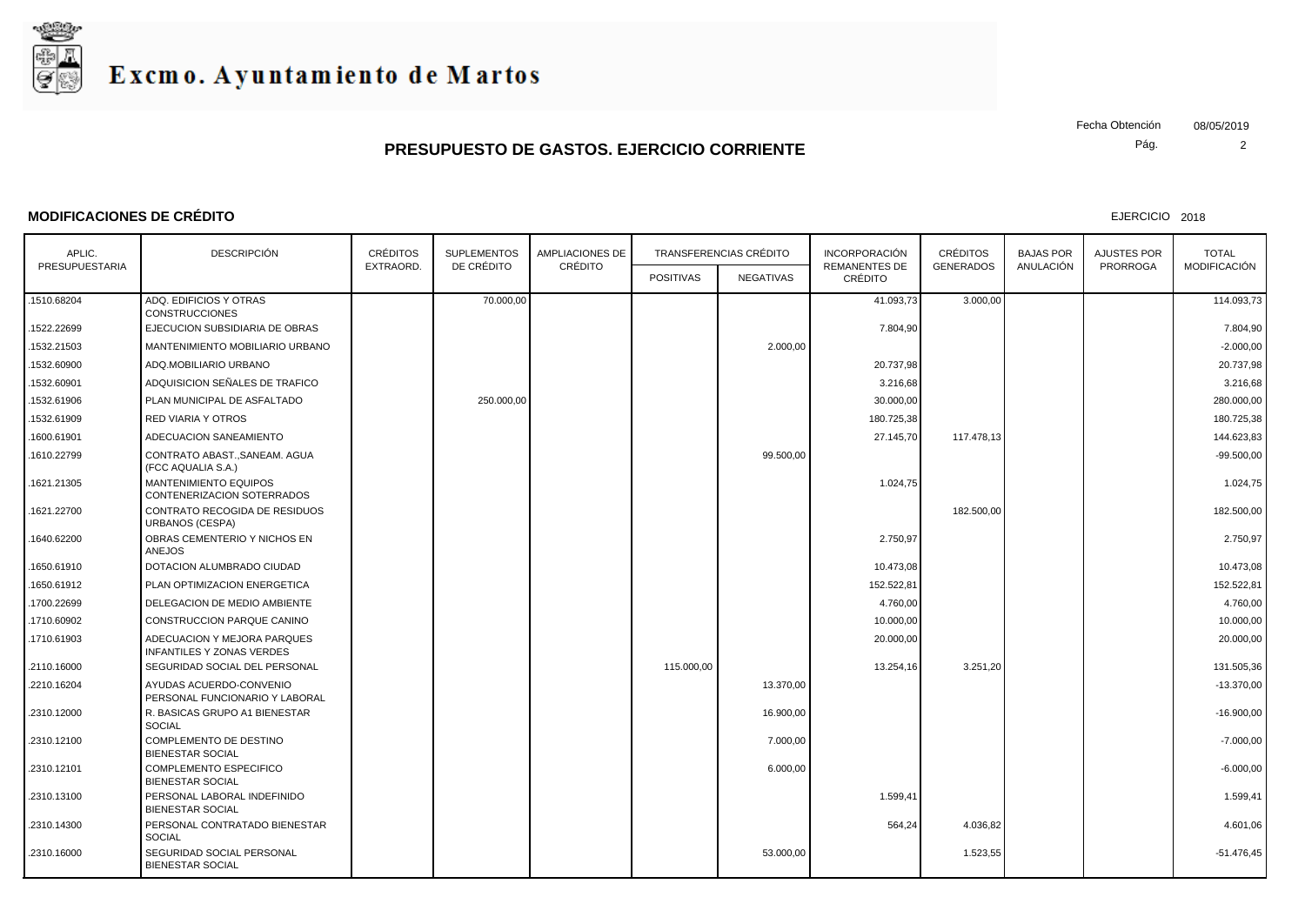

#### **MODIFICACIONES DE CRÉDITO**

EJERCICIO 2018

Pág. Fecha Obtención 08/05/2019

| APLIC.         | <b>DESCRIPCIÓN</b>                                                       | <b>CRÉDITOS</b><br>EXTRAORD. | <b>SUPLEMENTOS</b> | AMPLIACIONES DE<br>CRÉDITO | <b>TRANSFERENCIAS CRÉDITO</b> |           | <b>INCORPORACIÓN</b>                   | <b>CRÉDITOS</b>  | <b>BAJAS POR</b> | <b>AJUSTES POR</b> | <b>TOTAL</b> |
|----------------|--------------------------------------------------------------------------|------------------------------|--------------------|----------------------------|-------------------------------|-----------|----------------------------------------|------------------|------------------|--------------------|--------------|
| PRESUPUESTARIA |                                                                          |                              | DE CRÉDITO         |                            | <b>POSITIVAS</b>              | NEGATIVAS | <b>REMANENTES DE</b><br><b>CRÉDITO</b> | <b>GENERADOS</b> | ANULACIÓN        | <b>PRORROGA</b>    | MODIFICACIÓN |
| .2310.21204    | <b>CONSERVACION EDIFICIOS</b><br><b>BIENESTAR SOCIAL</b>                 |                              |                    |                            |                               |           |                                        | 23.143,57        |                  |                    | 23.143,57    |
| .2310.22799    | PRESTACION SERVICIO LEY<br><b>DEPENDENCIA</b>                            |                              |                    |                            |                               |           |                                        | 462.061,75       |                  |                    | 462.061,75   |
| .2310.62501    | EQUIPAMIENTO SERVICIOS SOCIALES                                          |                              |                    |                            |                               |           |                                        | 12.171,26        |                  |                    | 12.171,26    |
| .2312.48000    | AYUDAS ECONOMICAS FAMILIARES                                             |                              |                    |                            |                               |           | 4.614,70                               | 13.655,00        |                  |                    | 18.269,70    |
| .2312.48001    | PRESTACIONES COMPLEMENTARIAS:<br><b>EMERGENCIAS SOCIALES</b>             |                              |                    |                            |                               |           | 1.355,20                               |                  |                  |                    | 1.355,20     |
| .2314.14000    | PERSONAL CONTRATADO:<br>PROGRAMA AYUDA A LA<br>CONTRATACION              |                              |                    |                            |                               |           | 51.250,00                              |                  |                  |                    | 51.250,00    |
| .2314.16000    | SEGURIDAD SOCIAL PERSONAL<br>PROGRAMA JUNTA AYUDA<br><b>CONTRATACION</b> |                              |                    |                            |                               |           | 18.267,00                              |                  |                  |                    | 18.267,00    |
| .2410.13103    | PERSONAL LABORAL TEMPORAL<br>FORMACION PROFESIONAL EMPLEO                |                              |                    |                            |                               |           | 691,72                                 |                  |                  |                    | 691,72       |
| .2410.14300    | PERSONAL CONTRATADO UNIDADES<br>ORIENTACION PROFESIONAL                  |                              |                    |                            |                               |           | 860,19                                 |                  |                  |                    | 860,19       |
| .2410.14302    | PERSONAL CONTRATADO PROGRAMA<br><b>EMPLEO JOVEN</b>                      |                              |                    |                            |                               |           | 64.370,34                              |                  |                  |                    | 64.370,34    |
| .2410.14303    | PERSONAL CONTRATADO PROGRAMA<br>EMPLEO 25+                               |                              |                    |                            |                               |           | 10.954,76                              |                  |                  |                    | 10.954,76    |
| .2410.16002    | SEGURIDAD SOCIAL PERSONAL<br>PROGRAMA EMPLEO JOVEN                       |                              |                    |                            |                               |           | 98.374,27                              |                  |                  |                    | 98.374,27    |
| .2410.16003    | SEGURIDAD SOCIAL PERSONAL<br>PROGRAMA EMPLEO 25+                         |                              |                    |                            |                               |           | 47.988,82                              |                  |                  |                    | 47.988,82    |
| .2410.22006    | MATERIAL GRAL, FORMACION<br>PROFESIONAL PARA EL EMPLEO                   |                              |                    |                            |                               |           | 41.556,59                              |                  |                  |                    | 41.556,59    |
| .2411.14300    | PERSONAL CONTRATADO ESC.<br>TALLER (MODULO A)                            |                              |                    |                            |                               |           | 645,95                                 |                  |                  |                    | 645,95       |
| .2412.14300    | PERSONAL CONTRATADO EMPLEATE<br>PROGRESA MARTOS 2020                     |                              |                    |                            |                               |           |                                        | 67.571,30        |                  |                    | 67.571,30    |
| .2412.14301    | <b>BECAS ALUMNOS EMPLEATE</b><br>PROGRESA MARTOS 2020                    |                              |                    |                            |                               |           |                                        | 34.794,00        |                  |                    | 34.794,00    |
| .2412.16000    | SEGURIDAD SOCIAL PERSONAL<br>EMPLEATE PROGRESA MARTOS 2020               |                              |                    |                            |                               |           |                                        | 22.129,70        |                  |                    | 22.129,70    |
| .2412.22699    | <b>GASTOS CORRIENTES DIVERSOS</b><br>EMPLEATE PROGRESA MARTOS 2020       |                              |                    |                            |                               |           |                                        | 51.569,00        |                  |                    | 51.569,00    |
| .3110.22700    | CONTRATOS PROTECCION<br>SALUBRIDAD PUBLICA                               |                              |                    |                            |                               | 7.500,00  |                                        |                  |                  |                    | $-7.500,00$  |
|                |                                                                          |                              |                    |                            |                               |           |                                        |                  |                  |                    |              |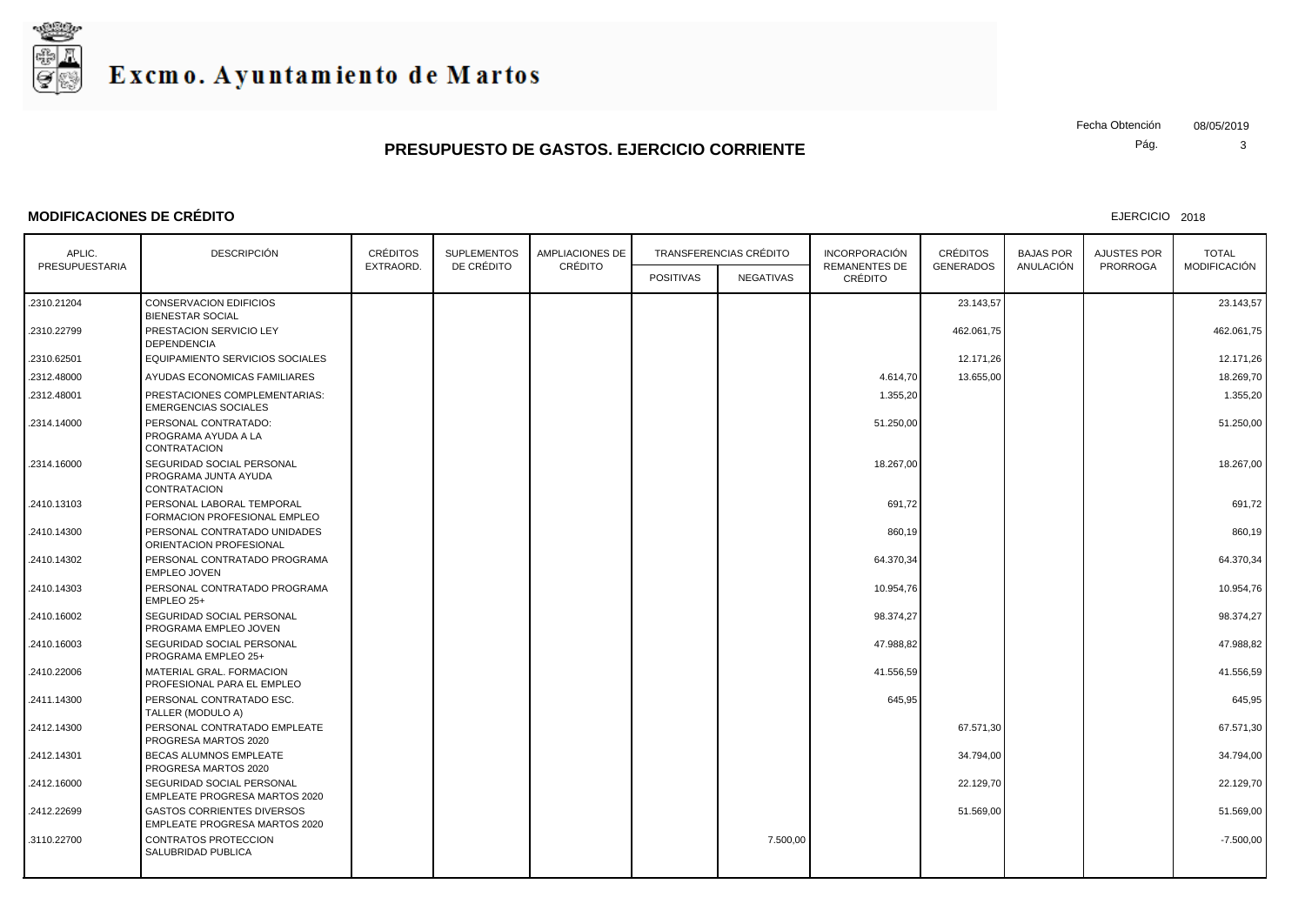

#### **MODIFICACIONES DE CRÉDITO**

EJERCICIO 2018

Pág.

| APLIC.         | <b>DESCRIPCIÓN</b>                                              | <b>CRÉDITOS</b><br>EXTRAORD. | <b>SUPLEMENTOS</b> | <b>AMPLIACIONES DE</b><br>CRÉDITO | <b>TRANSFERENCIAS CRÉDITO</b> |           | <b>INCORPORACIÓN</b>            | <b>CRÉDITOS</b>  | <b>BAJAS POR</b> | <b>AJUSTES POR</b> | <b>TOTAL</b>        |
|----------------|-----------------------------------------------------------------|------------------------------|--------------------|-----------------------------------|-------------------------------|-----------|---------------------------------|------------------|------------------|--------------------|---------------------|
| PRESUPUESTARIA |                                                                 |                              | DE CRÉDITO         |                                   | <b>POSITIVAS</b>              | NEGATIVAS | <b>REMANENTES DE</b><br>CRÉDITO | <b>GENERADOS</b> | ANULACIÓN        | <b>PRORROGA</b>    | <b>MODIFICACIÓN</b> |
| .3230.13000    | RETRIBUCIONES BASICAS PERSONAL<br>LABORAL FIJO SERV. EDUCATIVOS |                              |                    |                                   |                               | 10.000,00 |                                 |                  |                  |                    | $-10.000,00$        |
| .3230.16000    | SEGURIDAD SOCIAL PERSONAL SERV.<br><b>EDUCATIVOS</b>            |                              |                    |                                   |                               | 38.000,00 |                                 |                  |                  |                    | $-38.000,00$        |
| .3230.21305    | MTO. APARATOS ELEVADORES<br><b>COLEGIOS PUBLICOS</b>            |                              |                    |                                   |                               |           | 67,54                           |                  |                  |                    | 67,54               |
| .3300.21305    | MTO. APARATOS ELEVADORES<br>SERVICIOS CULTURALES                |                              |                    |                                   |                               |           | 168,85                          |                  |                  |                    | 168,85              |
| .3340.22609    | PROGRAMACION CULTURAL TEATRO<br><b>MUNICIPAL</b>                |                              |                    | 13.375,95                         |                               |           |                                 |                  |                  |                    | 13.375,95           |
| .3360.60903    | ADECUACION USO TURISTICO<br>RESTOS BASILICA VISIGODA            |                              | 8.000,00           |                                   |                               |           | 12.000,00                       |                  |                  |                    | 20.000,00           |
| .3360.61902    | RECUPER. ESPACIOS URBANOS<br>CIUDADANIA: CIUDAD AMABLE          |                              |                    |                                   |                               |           | 45.523,00                       |                  |                  |                    | 45.523,00           |
| .3360.61907    | <b>REHABILITACION</b><br>TORRE-CAMPANARIO SANTA MARTA           |                              | 50.000,00          |                                   |                               |           | 25.039,37                       |                  |                  |                    | 75.039,37           |
| .3360.61911    | REHAB. TORRE ALMEDINA, LIENZOS<br>MURALLAS Y ENTORNO            |                              |                    |                                   |                               |           | 100.000,00                      |                  |                  |                    | 100.000,00          |
| .3360.63200    | REHAB, ANTIGUA ESTACION DE<br><b>RENFE Y MUELLE CARGA</b>       |                              |                    |                                   |                               |           | 35.062,69                       |                  |                  |                    | 35.062,69           |
| 3360.63201     | CONSOLIDACION Y MEJORA<br>FORTALEZA ALTA                        |                              |                    |                                   |                               |           | 31.027,00                       |                  |                  |                    | 31.027,00           |
| .3380.22608    | PREFERIA Y FIESTAS DE SAN<br><b>BARTOLOME</b>                   |                              |                    | 43.665,00                         |                               |           |                                 |                  |                  |                    | 43.665,00           |
| .3380.22609    | FIESTA DE LA ACEITUNA                                           |                              |                    |                                   |                               |           | 425,00                          | 7.500,00         |                  |                    | 7.925,00            |
| .3380.22799    | ALUMBRADO FIESTAS                                               |                              |                    |                                   |                               |           | 9.498,50                        |                  |                  |                    | 9.498,50            |
| .3410.62203    | CONSTRUCCION PISCINA CUBIERTA<br><b>MUNICIPAL</b>               |                              |                    |                                   |                               |           | 27.021,32                       |                  |                  |                    | 27.021,32           |
| .3420.21305    | MTO. APARATO ELEVADOR PISCINA<br><b>CUBIERTA</b>                |                              |                    |                                   |                               |           | 47,73                           |                  |                  |                    | 47,73               |
| .3420.62201    | CONSTRUCCION PISTAS DE SKATE<br><b>PARK</b>                     |                              |                    |                                   |                               |           | 16.293,27                       |                  |                  |                    | 16.293,27           |
| .3420.62302    | <b>INSTALACIONES DEPORTIVAS</b>                                 |                              |                    |                                   |                               |           | 785.898,70                      | 230.000,00       |                  |                    | 1.015.898,70        |
| .4100.22699    | DELEGACION DE AGRICULTURA Y<br><b>OLIVAR</b>                    |                              |                    |                                   |                               |           | 798,43                          |                  |                  |                    | 798,43              |
| 4200.69200     | INFRAESTRUCTURAS POLIGONO<br><b>INDUSTRIAL</b>                  |                              |                    |                                   |                               |           | 132.588,00                      |                  |                  |                    | 132.588,00          |
| .4220.48001    | APORTACION CLUSTER DEL PLASTICO<br>DE ANDALUCIA                 |                              |                    |                                   |                               | 500,00    |                                 |                  |                  |                    | $-500,00$           |
| .4300.22699    | DELEGACION DE TURISMO                                           |                              |                    |                                   | 700,00                        |           |                                 | 3.280,00         |                  |                    | 3.980,00            |

Fecha Obtención 08/05/2019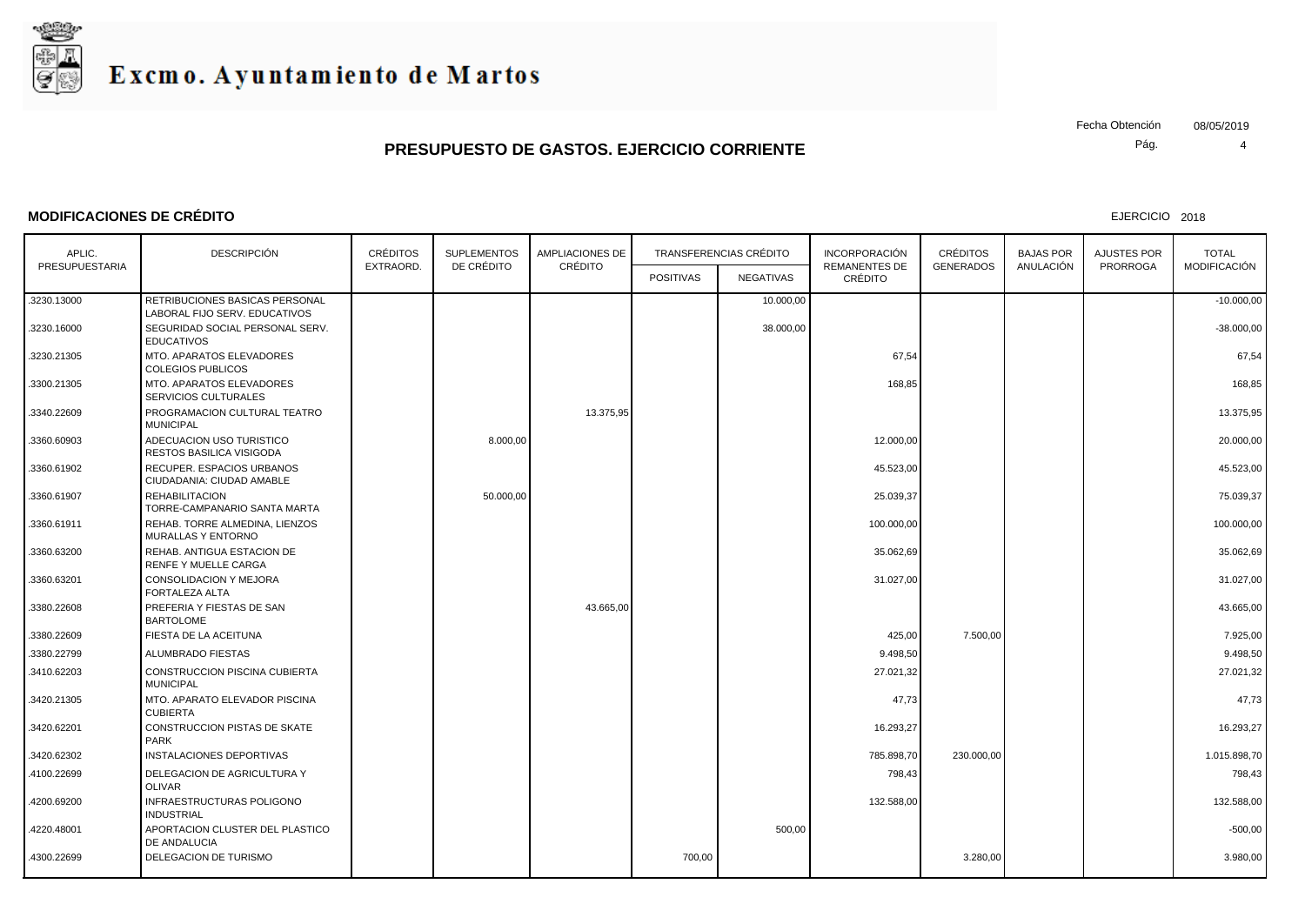

#### **MODIFICACIONES DE CRÉDITO**

EJERCICIO 2018

Pág. Fecha Obtención 08/05/2019

| APLIC.<br>PRESUPUESTARIA | <b>DESCRIPCIÓN</b>                                                        | <b>CRÉDITOS</b> | <b>SUPLEMENTOS</b><br>DE CRÉDITO | <b>AMPLIACIONES DE</b><br>CRÉDITO | <b>TRANSFERENCIAS CRÉDITO</b> |                  | <b>INCORPORACIÓN</b>            | <b>CRÉDITOS</b>  | <b>BAJAS POR</b> | <b>AJUSTES POR</b> | <b>TOTAL</b>        |
|--------------------------|---------------------------------------------------------------------------|-----------------|----------------------------------|-----------------------------------|-------------------------------|------------------|---------------------------------|------------------|------------------|--------------------|---------------------|
|                          |                                                                           | EXTRAORD.       |                                  |                                   | <b>POSITIVAS</b>              | <b>NEGATIVAS</b> | <b>REMANENTES DE</b><br>CRÉDITO | <b>GENERADOS</b> | ANULACIÓN        | <b>PRORROGA</b>    | <b>MODIFICACIÓN</b> |
| 4320.22602               | PROMOCION TURISTICA LOCAL. PLAN<br><b>IDENTIDAD CORPORATIVA</b>           |                 |                                  |                                   | 650,00                        |                  |                                 |                  |                  |                    | 650,00              |
| 4320.62702               | PLAN DINAMIZACION Y PROMOCION<br><b>TURISTICA</b>                         |                 |                                  |                                   |                               |                  | 3.181,00                        |                  | 8.181,00         |                    | $-5.000,00$         |
| 4411.47200               | CONTRATO EMPRESA TRANSPORTE<br>COLECTIVO URBANO VIAJEROS                  |                 |                                  |                                   |                               | 3.850,00         |                                 |                  |                  |                    | $-3.850,00$         |
| .4590.61000              | ARREGLO CAMINOS RURALES                                                   |                 |                                  |                                   |                               |                  | 148.062,43                      |                  | 58.500,00        |                    | 89.562,43           |
| .4590.61904              | PLAN PROVINCIAL COOPERACION                                               |                 |                                  |                                   |                               |                  | 409.219,66                      |                  |                  |                    | 409.219,66          |
| 4590.61905               | OBRAS P.F.E.A.                                                            |                 |                                  |                                   |                               |                  | 396.029,29                      | 17.660,81        |                  |                    | 413.690,10          |
| .4590.61908              | MEJORA INFRAESTRUCTURA ANEJOS                                             |                 |                                  |                                   |                               |                  | 20.000,00                       |                  |                  |                    | 20.000,00           |
| .4910.62700              | 1ª FASE DOTACION WI-FI                                                    |                 |                                  |                                   |                               |                  | 1.663,01                        |                  | 1.663,01         |                    |                     |
| .4910.62701              | ADECUACION INSTALACIONES<br>DIFUSION SEÑAL EMISORA MUNPAL                 |                 |                                  |                                   |                               |                  | 4.961,60                        |                  | 4.961,60         |                    |                     |
| .9120.11000              | <b>RETRIB. BASICAS PERSONAL</b><br>EVENTUAL                               |                 |                                  |                                   |                               | 5.500,00         |                                 |                  |                  |                    | $-5.500,00$         |
| .9200.13100              | PERSONAL LABORAL INDEFINIDO<br><b>SERVICIOS GENERALES</b>                 |                 |                                  |                                   |                               |                  | 521,06                          |                  |                  |                    | 521,06              |
| 9200.14300               | PERSONAL CONTRATADO SERVICIOS<br><b>GENERALES</b>                         |                 |                                  |                                   | 294.270,00                    |                  | 33.080,26                       | 10.421,28        |                  |                    | 337.771,54          |
| .9200.14302              | PERSONAL CONTRATADO<br>ESTRATEGIAS DESARROLLO URBANO                      |                 |                                  |                                   |                               | 4.000,00         |                                 |                  |                  |                    | $-4.000,00$         |
| 9200.16200               | FORMACION PERSONAL FUNCIONARIO<br>Y LABORAL                               |                 |                                  |                                   |                               |                  |                                 | 18.053,20        |                  |                    | 18.053,20           |
| 9200.21208               | ADECUACION INSTALACIONES<br>MUNPALES. PLAN PREVENCION<br><b>INCENDIOS</b> |                 |                                  |                                   |                               | 4.000,00         |                                 |                  |                  |                    | $-4.000,00$         |
| .9200.21304              | CONTRATO MTO. EQUIPOS<br>PROTECCION CONTRA INCENDIOS                      |                 |                                  |                                   |                               | 4.000,00         |                                 |                  |                  |                    | $-4.000,00$         |
| .9200.22104              | VESTUARIO PERSONAL LABORAL                                                |                 |                                  |                                   |                               |                  |                                 | 30.198,96        |                  |                    | 30.198,96           |
| .9200.22199              | <b>GASTOS CORRIENTES DIVERSOS</b><br>ESTRATEGIAS DESARROLLO URBANO        |                 |                                  |                                   |                               |                  | 546.167,19                      |                  |                  |                    | 546.167,19          |
| .9200.22603              | PUBLICACIONES EN DIARIOS<br><b>OFICIALES</b>                              |                 |                                  |                                   | 2.329,00                      |                  |                                 |                  |                  |                    | 2.329,00            |
| .9200.22604              | <b>GASTOS SERVICIOS</b><br>JURIDICOS,NOTAR. Y REGIST.                     |                 |                                  |                                   |                               |                  | 49.897,41                       |                  |                  |                    | 49.897,41           |
| .9200.22699              | OTROS GASTOS DIVERSOS                                                     |                 |                                  |                                   | 80.000,00                     |                  |                                 |                  |                  |                    | 80.000,00           |
| 9200.22706               | CONTRATOS PRESTACION SERVICIOS                                            |                 |                                  |                                   |                               |                  | 16.830,92                       |                  |                  |                    | 16.830,92           |
| .9200.62202              | CONSTRUCCION NAVE ALMACEN<br><b>MUNICIPAL</b>                             |                 |                                  |                                   |                               |                  | 120.000,00                      |                  |                  |                    | 120.000,00          |
|                          |                                                                           |                 |                                  |                                   |                               |                  |                                 |                  |                  |                    |                     |